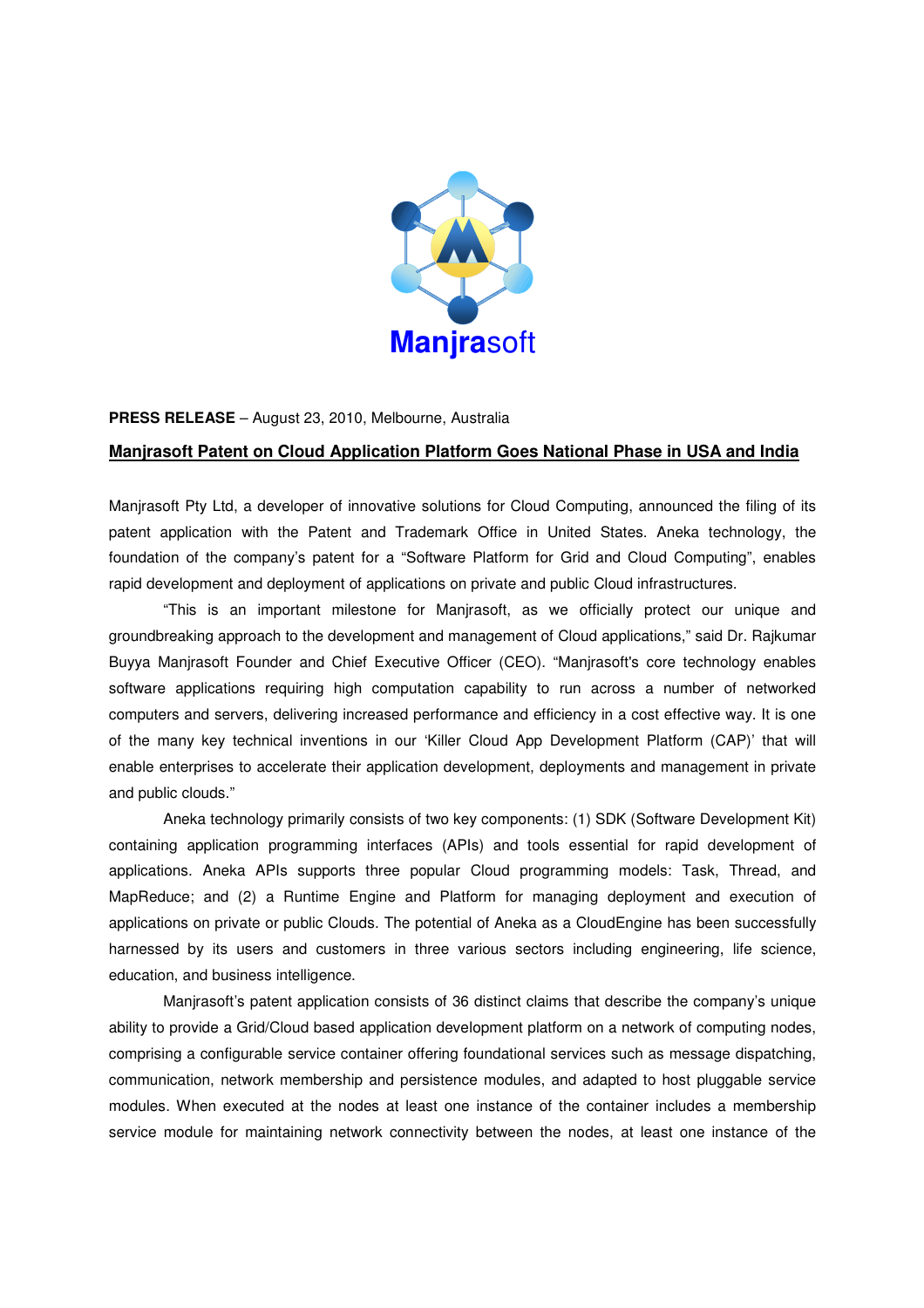container includes a scheduler service module configured to receive one or more tasks from a client and schedule the tasks on at least one of the nodes, and at least one instance of the container includes an executor service module for receiving one or more tasks from the scheduler service module, executing the tasks so received and returning at least one result to the scheduler service module. These capabilities of container are utilized to create different Cloud application programming models.



In addition, Aneka also comes with Design Explorer, a graphical environment enabling the rapid composition of data parallel applications such as parameter sweeps supporting the execution of the same program with different data sets. One of Manjrasoft's customers, China Southern Railways, has utilized Aneka Design Explorer for composing Autodesk's Maya-based rendering of locomotive design frames as Cloud application without any changes to Maya software. Then using Aneka runtime engine, they accelerated rendering operations on an enterprise Cloud built using in-house network of Windows desktop computers. This fast track approach demonstrates how enterprises can rapidly transform legacy applications into Cloud applications and execute them on Cloud computing infrastructure to solve problems faster with minimal investment.

Other users in life science domain have utilized Aneka to run their applications on public Cloud infrastructure such as Amazon EC2. Aneka supported dynamic leasing of computing capability (i.e., creating Virtual Machines) and managing application execution on them to meet customers Service Level Agreements (SLAs).

Additional information on how Aneka will reduce the cost of hardware requirement, accelerating development, easy deployment, improved management capability, and facilitate compliance with QoS/SLA services in private and/or public Cloud is available at the company's website: http://www.manjrasoft.com/products.html

## **About Manjrasoft:**

Manjrasoft is an innovative provider of choice for application acceleration services and solutions over Cloud. Customers of Manjrasoft benefit by deriving greater computing capability out of existing assets and can also implement new computing models that leverage online computing resources (such has